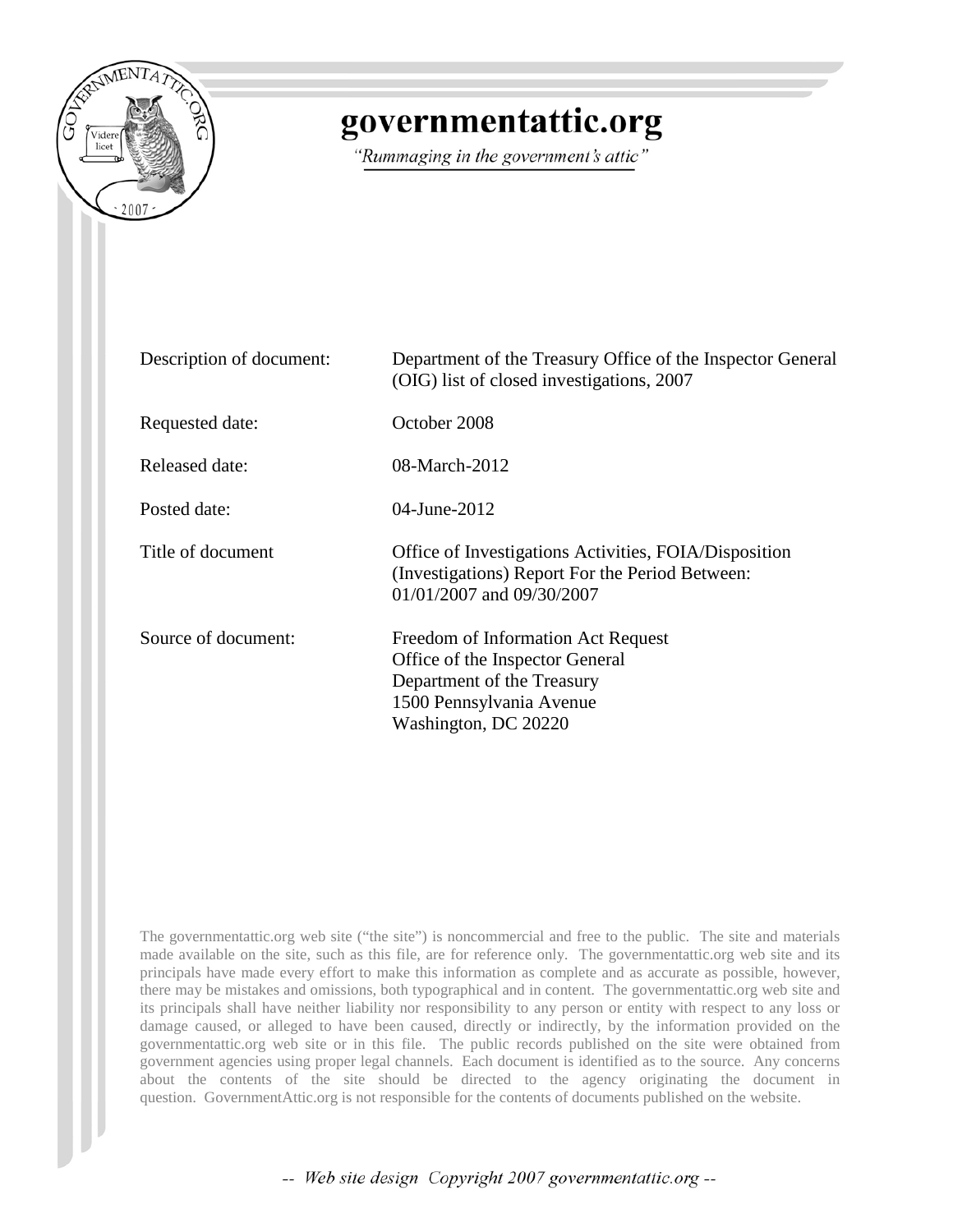Date: Mar 8, 2012 11:43:02 AM Subject: FOIA request for Treasury OIG closed investigation records

It appears that I missed responding to a FOIA request you sent to us in October 2008, asking for a print out of closed investigations for 2007.

Attached is a printout, with names of subjects and other PII redacted per FOIA Exemption 7C.

If you need more information, or wish to administratively appeal this partial denial of your request, please contact me.

Thank you.

Office of the Inspector General Department of the Treasury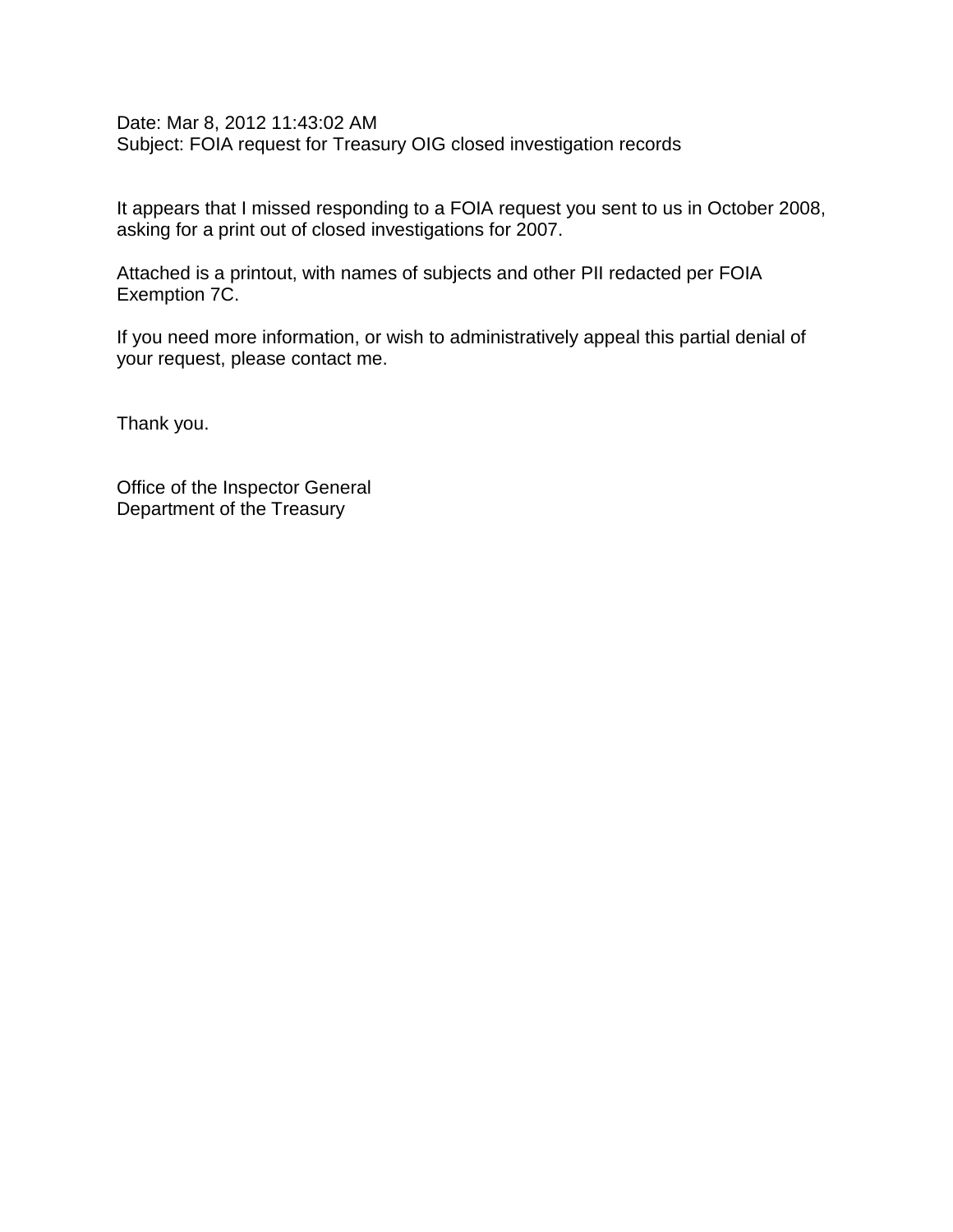## **Office of Investigations Activities FOIA/Disposition (Investigations) Report**

For the Period Between: 01/01/2007 and 09130/2007

|                                                                                                                                                                                                          |              | <b>Bureau of Engraving and Printing</b>                                                                                                                                                                                                                                                                                                                                                                                                                                                                          |                                                                        |                       |                |
|----------------------------------------------------------------------------------------------------------------------------------------------------------------------------------------------------------|--------------|------------------------------------------------------------------------------------------------------------------------------------------------------------------------------------------------------------------------------------------------------------------------------------------------------------------------------------------------------------------------------------------------------------------------------------------------------------------------------------------------------------------|------------------------------------------------------------------------|-----------------------|----------------|
| Case<br><b>Number</b>                                                                                                                                                                                    | <b>Title</b> | <b>Summary Comments</b>                                                                                                                                                                                                                                                                                                                                                                                                                                                                                          | <b>Dispositions</b>                                                    | Opened<br><b>Date</b> | Closed<br>Date |
| 2006-<br>0220-1                                                                                                                                                                                          |              | On 4/3/06, this office received<br>• Administratively<br>correspondence from BEP<br><b>Referred/Action</b><br>forwarding a Prince George's<br><b>Taken by Bureau</b><br><b>County Police Incident Report</b><br>involving two BEP police<br>officers, the Subject and<br>Victim. The Subject assaulted<br>the Victim at <b>The Rome.</b> The<br>Victim did not press charges,<br>however a report of assault in<br>the 2nd degree was filed<br>$(case \#)$<br>The<br><b>Victim stated that the Subject</b><br>is |                                                                        | 04/05/2006            | 06/27/2007     |
|                                                                                                                                                                                                          |              | <b>Community Development Financial Institution</b>                                                                                                                                                                                                                                                                                                                                                                                                                                                               |                                                                        |                       |                |
| Case<br><b>Number</b>                                                                                                                                                                                    | <b>Title</b> | <b>Summary Comments</b>                                                                                                                                                                                                                                                                                                                                                                                                                                                                                          | <b>Dispositions</b>                                                    | Opened<br><b>Date</b> | Closed<br>Date |
| 2006-<br>On 7/17/06, this office<br>0390-1<br>from CDFI reporting an<br>Subject advised<br>supervisor that<br><b>Nork computer to</b><br>friend. The<br>there to<br>Subject and<br>were counseled in the |              | received correspondence<br>incident of unauthorized<br>release of information. The<br>was<br>going to have a friend help<br>with a database that analyzes<br><b>CDFI information. The Subject</b><br>transmitted the database from<br>personal computer and from<br><b>Supervisor</b><br>importance of maintaining TI<br>security. After the matter<br>came to the attention of CDFI,<br>the Subject received a new<br>computer with limited access.                                                             | • Administratively<br><b>Referred/Action</b><br><b>Taken by Bureau</b> | 01/29/2007            | 05/30/2007     |
| 2007-<br>$0184 -$                                                                                                                                                                                        |              | On 1/31/07, CMB received<br>email correspondence from                                                                                                                                                                                                                                                                                                                                                                                                                                                            | • Allegation<br><b>Unfounded</b>                                       | 02/02/2007            | 04/23/2007     |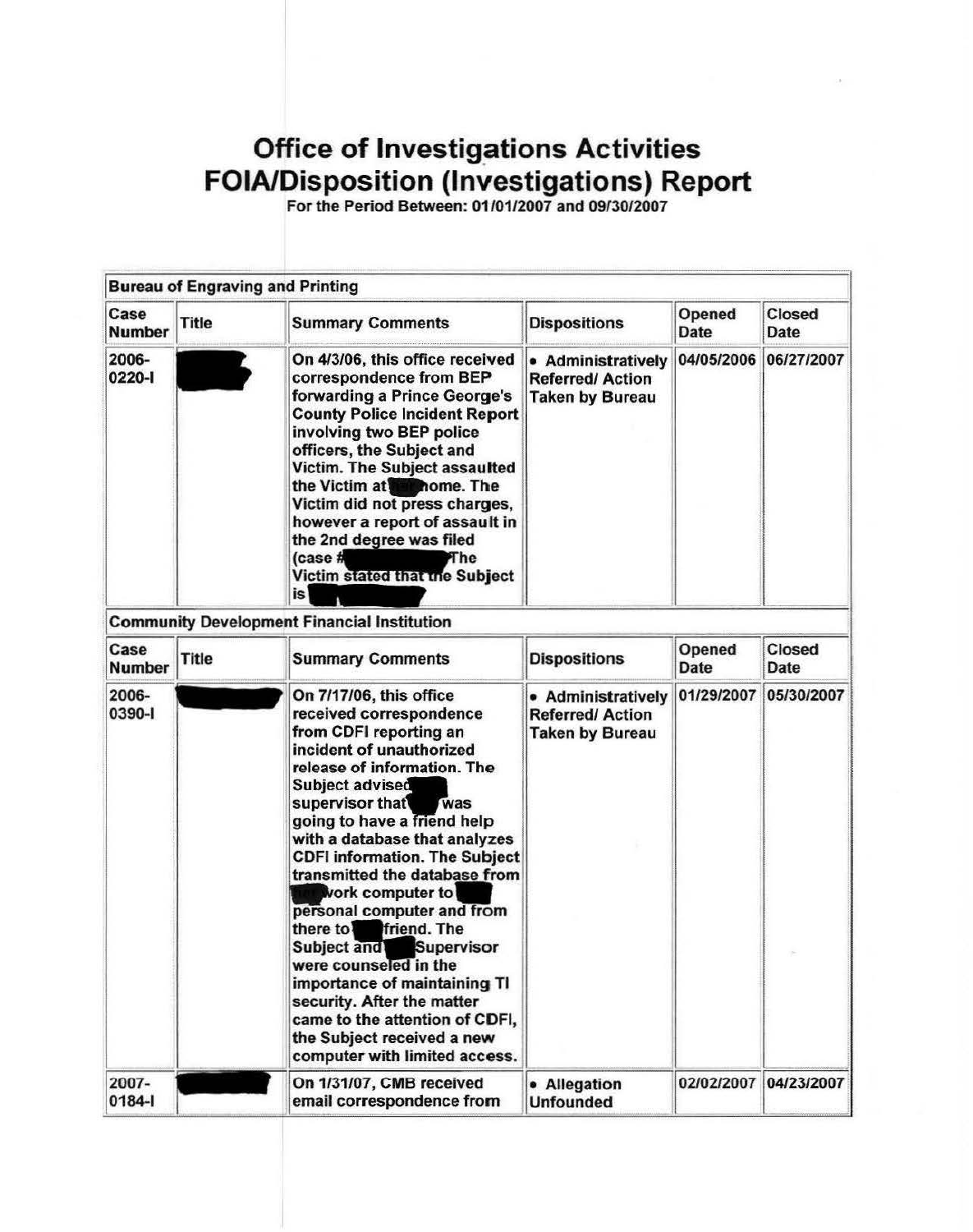|  | <b>USSS forwarding allegations</b><br>that the Subject fraudulently<br>applied for a Treasury Grant.<br>The Subject is a county<br>government official and<br>questions have been raised<br>as to the legitimacy of the<br>application and the handling<br>of the Treasury grant funds. |  |
|--|-----------------------------------------------------------------------------------------------------------------------------------------------------------------------------------------------------------------------------------------------------------------------------------------|--|
|--|-----------------------------------------------------------------------------------------------------------------------------------------------------------------------------------------------------------------------------------------------------------------------------------------|--|

| Case<br><b>Number</b> | <b>Title</b>                                 | <b>Summary Comments</b>                                                                                                                                                                                                                                                                                                                                                                                                                                                                                                                                           | <b>Dispositions</b>                                                  | Opened<br>Date        | Closed<br>Date |
|-----------------------|----------------------------------------------|-------------------------------------------------------------------------------------------------------------------------------------------------------------------------------------------------------------------------------------------------------------------------------------------------------------------------------------------------------------------------------------------------------------------------------------------------------------------------------------------------------------------------------------------------------------------|----------------------------------------------------------------------|-----------------------|----------------|
| 2006-<br>$0481 -$     | <b>USTrade</b><br>LLC,<br><b>USDiner.com</b> | On 9/15/06, this office<br>received information<br>regarding the misuse of the<br>FinCEN logo on a website.<br>The Subject, a registered<br><b>Money Service Business</b><br>(MSB) with FinCEN, who<br>distributes Iraqi currency, has<br>placed the FinCEN logo on<br>their website. This use of the<br><b>FinCEN logo appears to</b><br>violate 31 USC 333, which<br>prohibits the use of a<br>Treasury bureau symbol in an<br>advertisement of solicitation,<br>or as part of a business<br>activity in a manner that<br>indicates endorsement by<br>Treasury. | • Allegation<br><b>Unfounded</b><br>• Criminal<br><b>Declination</b> | 09/22/2006 09/10/2007 |                |

| Case<br><b>Number</b> | <b>Title</b>               | <b>Summary Comments</b>                                                                                                                                                                                                                                                                               | <b>Dispositions</b>               | Opened<br>Date        | <b>Closed</b><br>Date |
|-----------------------|----------------------------|-------------------------------------------------------------------------------------------------------------------------------------------------------------------------------------------------------------------------------------------------------------------------------------------------------|-----------------------------------|-----------------------|-----------------------|
| 2007-<br>0060-1       |                            | On 11/2/06, this office<br>received information from<br><b>RRB</b> reporting that the<br>Subject fraudulently obtained<br>and used the funds from the<br>annuity of<br>after<br>reported death on<br>. Total loss is<br>\$20,681.65. Federal<br>jurisdiction of Eastern North<br>Carolina. 18 USC 641 | • Bureau not<br><b>Responding</b> | 01/11/2007            | 08/15/2007            |
| 2007-<br>0061-1       | Unknown,<br><b>Subject</b> | On 11/2/06, this office<br>received information<br>reporting that a family<br>member of an RRB annuitant<br>fraudulently obtained and<br>negotiated the monthly<br>annuity payments after the                                                                                                         | • Criminal<br><b>Declination</b>  | 01/11/2007 08/15/2007 |                       |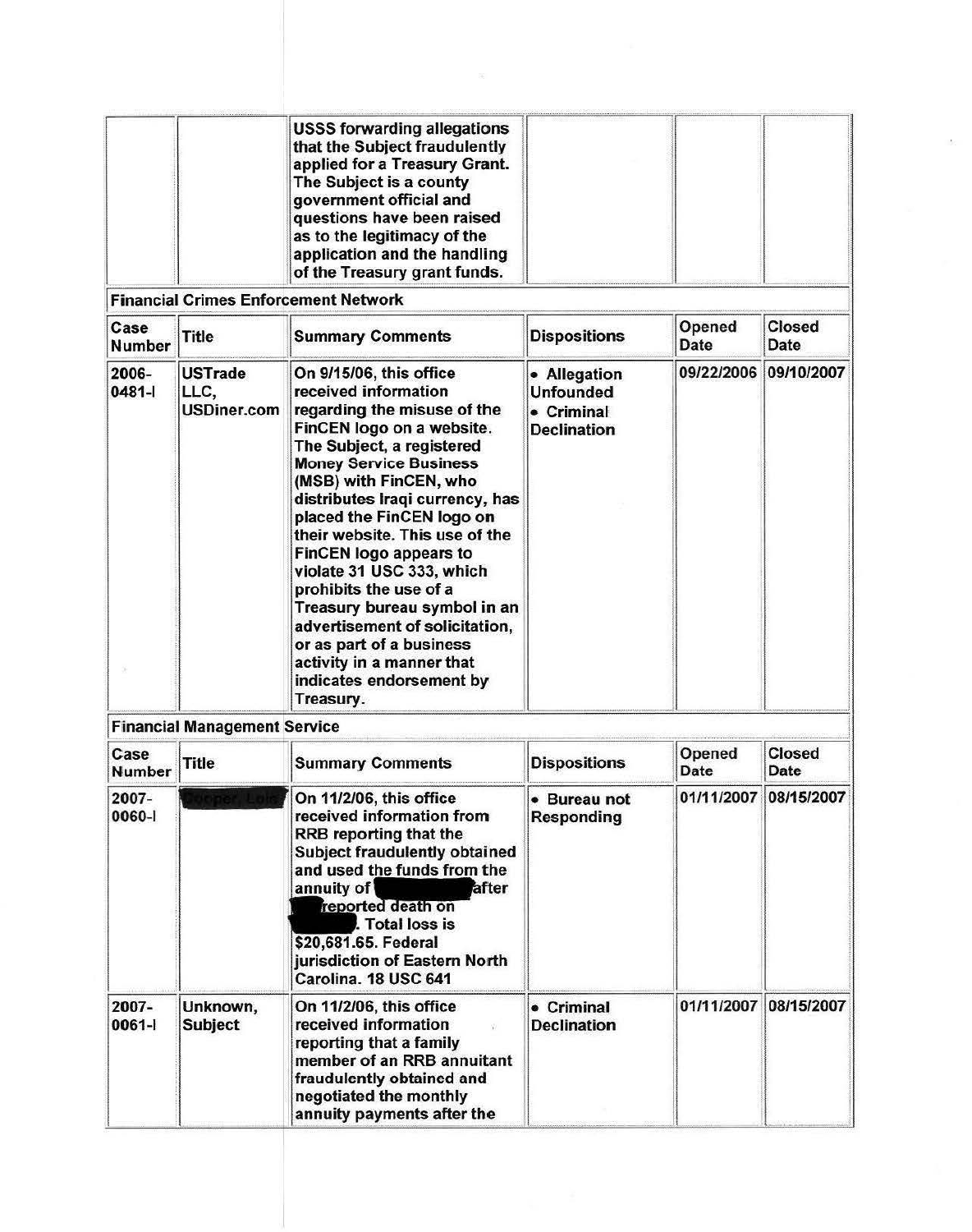|                       |              | date of death. Approximate<br>loss is \$78,819.52. Federal<br><b>District of Columbia.</b><br><b>18USC641</b>                                                                                                                                                                                                                                                                                                                                                                                                                                                                                                                                                          |                                                                                      |                |                       |
|-----------------------|--------------|------------------------------------------------------------------------------------------------------------------------------------------------------------------------------------------------------------------------------------------------------------------------------------------------------------------------------------------------------------------------------------------------------------------------------------------------------------------------------------------------------------------------------------------------------------------------------------------------------------------------------------------------------------------------|--------------------------------------------------------------------------------------|----------------|-----------------------|
| 2007-<br>$0129 -$     |              | On 12/18/06, this office<br>received information from<br><b>SSA regarding improper</b><br>payments. On 12/15/06, a<br><b>Federal Grand Jury charged</b><br>the Subject with one count of<br>theft of government funds<br>and seven counts of forgery.<br><b>The Subject negotiated</b><br>Treasury checks issued to the<br>payee.<br>from 02/06<br>through 07/06. The payee was<br>murdered in 02/06. SSA<br>continued to pay benefits<br>from 02/06 through 12/06.<br>There is no record of the<br>checks issued from 08/06<br>through 12/06. Approximate<br>loss is \$6,694 Federal<br>jurisdiction in the Southern<br>District of Florida, 18USC641<br>and 18USC510 | • Criminal<br><b>Conviction</b>                                                      |                | 12/19/2006 08/15/2007 |
| 2007-<br>0132-1       |              | On 12/19/06, this office was<br>informed that the Subjects<br>has cashed the VA benefit<br>checks of a deceased payee.<br>The payee died on 6/29/05<br>and the benefit checks were<br>issued and cashed as<br>recently as 12/1/06.<br>Approximate loss is \$8,800.<br><b>Western District of North</b><br>Carolina 18USC641 and<br><b>18USC510</b>                                                                                                                                                                                                                                                                                                                     | • Allegation<br><b>Unfounded</b>                                                     |                | 12/22/2006 05/14/2007 |
|                       |              | Office of the Comptroller of the Currency                                                                                                                                                                                                                                                                                                                                                                                                                                                                                                                                                                                                                              |                                                                                      |                |                       |
| Case<br><b>Number</b> | <b>Title</b> | <b>Summary Comments</b>                                                                                                                                                                                                                                                                                                                                                                                                                                                                                                                                                                                                                                                | <b>Dispositions</b>                                                                  | Opened<br>Date | Closed<br>Date        |
| 2006-<br>0316-1       |              | On 6/13/06, this office<br>received correspondence<br>from OCC forwarding a list of<br>OCC employees who are<br>alleged to have visited<br>pornographic websites. The<br>Subject was included on the<br>list.                                                                                                                                                                                                                                                                                                                                                                                                                                                          | 06/14/2006<br>• Administratively<br><b>Referred/Action</b><br><b>Taken by Bureau</b> |                | 06/05/2007            |
| 2006-<br>0332-1       |              | On 6/13/06, this office<br>received correspondence<br>from OCC forwarding a list of                                                                                                                                                                                                                                                                                                                                                                                                                                                                                                                                                                                    | • Administratively<br><b>Referred/Action</b><br><b>Taken by Bureau</b>               | 06/14/2006     | 02/22/2007            |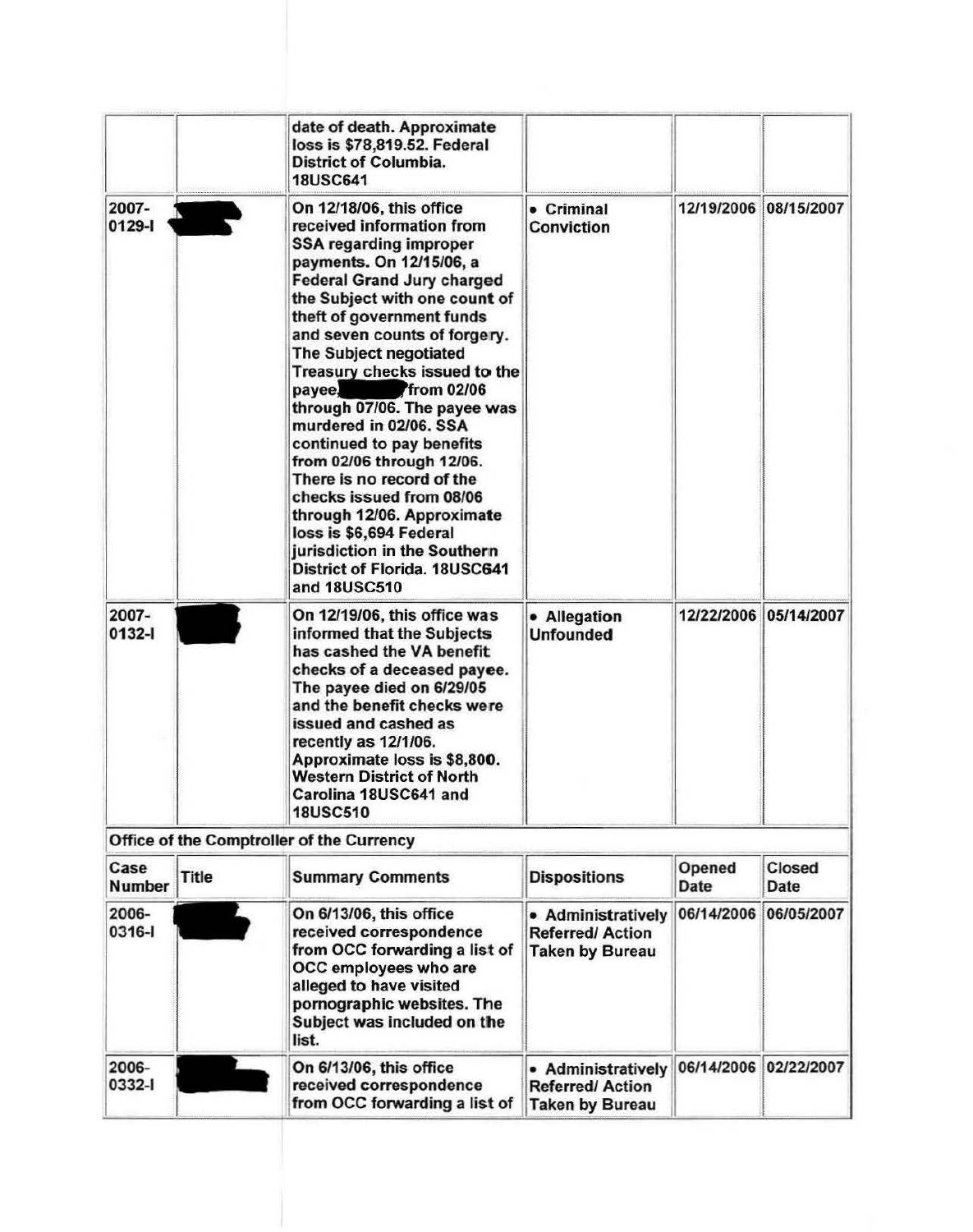|                     |                     | OCC employees who are<br>alleged to have visited<br>pornographic websites. The<br>Subject was included on the<br>list.                                                                                                                                                                                                              |                                                                        |            |                       |
|---------------------|---------------------|-------------------------------------------------------------------------------------------------------------------------------------------------------------------------------------------------------------------------------------------------------------------------------------------------------------------------------------|------------------------------------------------------------------------|------------|-----------------------|
| 2006-<br>0334-1     |                     | On 6/13/06, this office<br>received correspondence<br>from OCC forwarding a list of<br>OCC employees who are<br>alleged to have visited<br>pornographic websites. The<br>Subject was included on the<br>list.                                                                                                                       | • Administratively<br><b>Referred/Action</b><br><b>Taken by Bureau</b> |            | 06/14/2006 02/22/2007 |
| 2006-<br>0343-1     |                     | On 6/13/06, this office<br>received correspondence<br>from OCC forwarding a list of<br>OCC employees who are<br>alleged to have visited<br>pornographic websites. The<br>Subject was included on the<br>list. The Subject has had<br>previous travel card<br>violations (case number 2004-<br>$0365$ ).                             | • Administratively<br><b>Referred/Action</b><br><b>Taken by Bureau</b> | 06/14/2006 | 05/21/2007            |
| 2006-<br>0357-1     |                     | On 6/13/06, this office<br>received correspondence<br>from OCC forwarding a list of<br>OCC employees who are<br>alleged to have visited<br>pornographic websites. The<br>Subject was included on the<br>list.                                                                                                                       | • Administratively<br><b>Referred/Action</b><br><b>Taken by Bureau</b> |            | 06/14/2006 02/22/2007 |
| 2007-<br>0059-1     |                     | On 10/27/06, this office<br>received information from<br>OCC regarding an OCC<br>employee who may have<br>divulged sensitive/ protected<br>information concerning<br><b>Mellon Bank to an individual</b><br>(non-government) who was<br>not entitled to the<br>information. That information<br>was relayed back to Mellon<br>Bank. | • Administratively<br><b>Referred/Action</b><br><b>Taken by Bureau</b> | 11/08/2006 | 05/18/2007            |
| 2007-<br>$0175 - 1$ | Unknown,<br>Subject | On 01/23/07, CMB received<br><b>FAX correspondence from</b><br>OCC regarding the<br>notification of a lost backup<br>tape via Remedy Ticket #<br>HD197148. Complainant<br>provided that the tape<br>containing PII data from the<br>server of the OCC South                                                                         | • Administratively<br><b>Referred/Action</b><br><b>Taken by Bureau</b> | 01/24/2007 | 08/01/2007            |